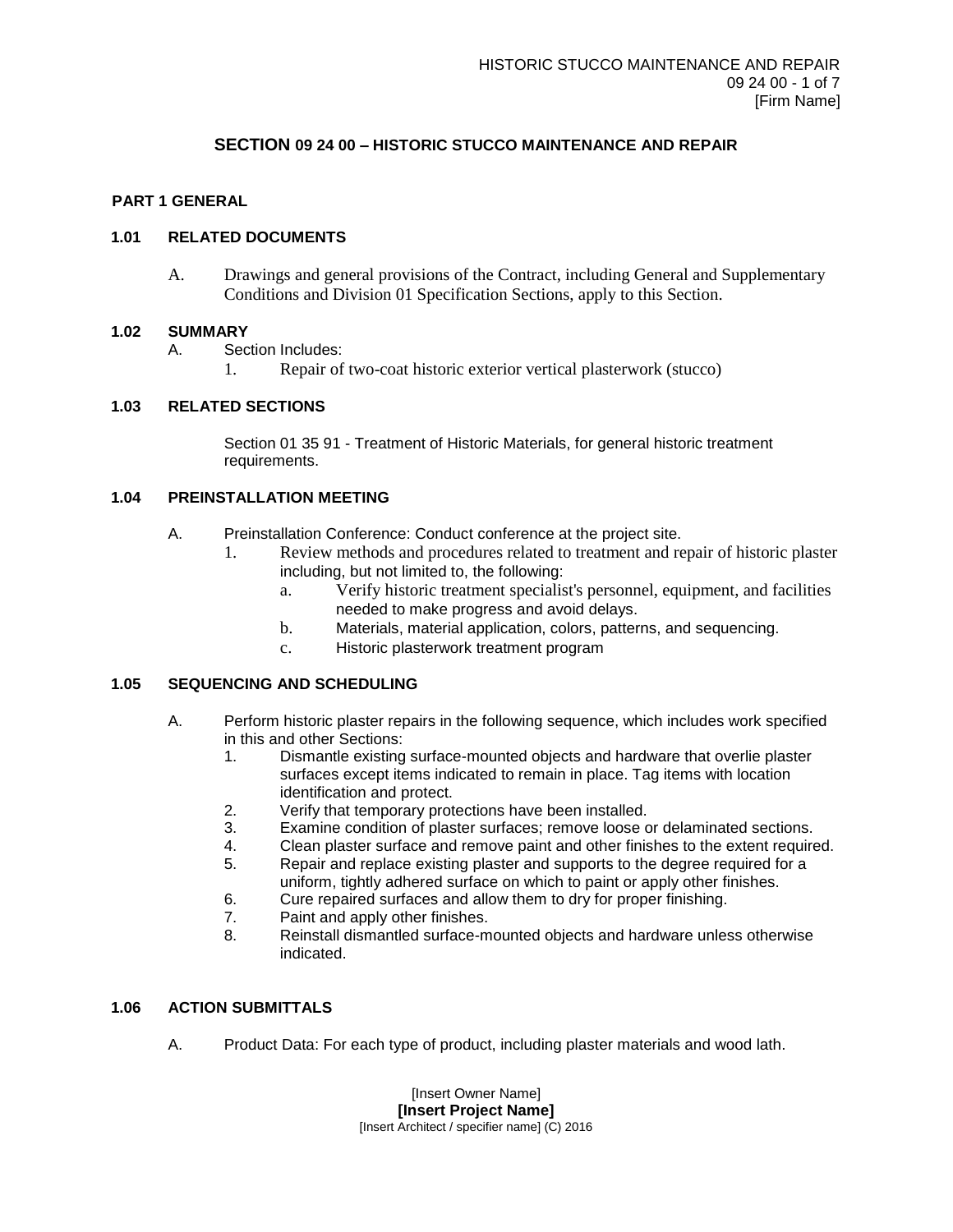B. Mock-ups: For site-prepared finish coat and for each texture as required, to match adjacent.

## **1.07 QUALITY ASSURANCE**

- A. Historic Treatment Specialist Qualifications: A qualified historic plastering/stucco specialist with expertise in matching and performing the types of historic stucco repairs required. Experience only in installing and repairing new plasterwork, veneer plaster, or gypsum board is insufficient experience for historic treatment work.
- B. Historic Plasterwork Treatment Program: Prepare a written, detailed description of materials, methods, equipment, and sequence of operations to be used for historic treatment work and protection of surrounding materials and Project site.
- C. Mockups: Prepare mockups of processes for stucco repair and reconstruction work to demonstrate aesthetic effects and to set quality standards for materials and execution and for fabrication and installation.
	- 1. Build mockups for each substrate and finish texture indicated for plastering, including accessories.
		- a. Locate mockups on existing surfaces where directed by Architect, and in locations that enable viewing under same conditions as the completed work.
		- b. Size: 3 sq. ft. min in surface area. Include at least the following:
			- 1) Patch and texture area that matches adjacent sound material.
			- 2) Repair 1 linear foot of cracked stucco.
			- 3) Reattach 1 sq.ft area of delaminated plaster that has not fallen.
	- 2. Approval of mockups does not constitute approval of deviations from the Contract Documents contained in mockups unless Architect specifically approves such deviations in writing.
	- 3. Subject to compliance with requirements, approved mockups may become part of the completed Work if undisturbed at time of Substantial Completion.

## **1.08 DELIVERY, STORAGE, AND HANDLING**

A. Store materials inside under cover, and keep them dry and protected against damage from weather, moisture, direct sunlight, surface contamination, corrosion, construction traffic, and other causes.

## **1.09 FIELD CONDITIONS**

- A. Comply with ASTM C 926 requirements.
- B. Exterior Plasterwork:
	- 1. Apply and cure plaster to prevent plaster drying out during curing period. Use procedures required by climatic conditions, including moist curing, providing coverings, and providing barriers to deflect sunlight and wind.
	- 2. Apply plaster when ambient temperature is greater than 40 deg F, and will remain above 40 deg F for at least three (3) after application.
	- 3. NHL Lime plasters must be kept above 40 deg F or freezing for three weeks after application.
	- 4. Protect plaster coats from freezing for not less than 48 hours after set of plaster coat has occurred.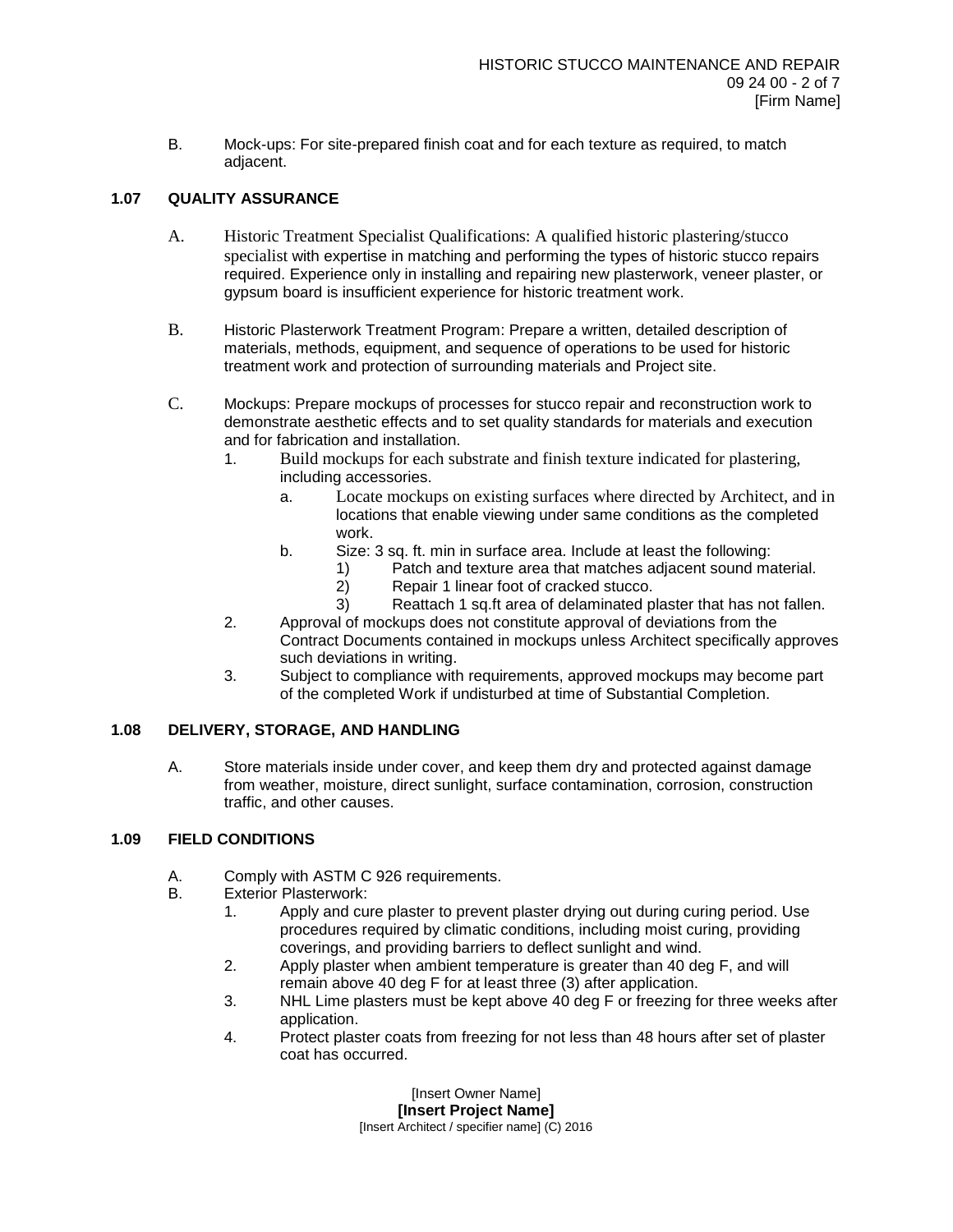## **2 PRODUCTS**

## **2.01 PLASTER MATERIALS**

- A. Pre-Mixed Natural Hydraulic Lime 3.5 Plaster (NHL) Plaster Mix, mill-mixed aggregates and proprietary ingredients, as manufactured by US Heritage Group, Chicago, Illinois, (773)-286-2100, or approved equal.
	- 1. Medium Sand Mix for Base Coat: 1 part NHL and 2.8 parts sand
	- 2. Fine Sand mix for Finish Coat: 1 part NHL and 2.8 parts sand
	- 3. NOTE: Contractors option to use Fine Sand Mix for both coats. Verify decision with Architect.

#### **2.02 LATH**

- A. Wood Lath: match existing, sound, straight-grained, wood strips.
- B. Lath should not be pressure-treated, and be rough-cut, not sanded.

## **2.03 MISCELLANEOUS MATERIALS**

- A. Water for Mixing and Finishing Plaster: Potable and free of substances capable of affecting plaster set or of damaging plaster, lath, or accessories.
- B. Fiber for Base Coat: Hemp fibers, 1/2 inch (13 mm) long, free of contaminants, as manufactured by US Heritage Group, Chicago, Illinois, (773)-286-2100.
- C. Fasteners for Attaching Lath to Substrates:
	- 1. For Wood Lath: ASTM C 841 requirements for wood-floor-runner or wood-furring fasteners.

## **3 EXECUTION**

#### **3.01 TREATMENT OF HISTORIC STUCCO, GENERAL**

- A. Historic Treatment Appearance Standard: Completed work is to have a uniform appearance as viewed by Architect from building interior at 5 feet away from surface and from building exterior at 12 feet away from surface.
- B. General: In treating historic plaster, disturb it as minimally as possible and as follows unless otherwise indicated:
	- 1. Dismantle loose, damaged, or deteriorated plaster, lath, and support systems that cannot be repaired.
	- 2. Verify extent of plaster deterioration before commencing work. Consult Architect on types and extent of required work.
	- 3. Verify that substrate surface conditions are suitable for repairs.
	- 4. Provide lath, furring, and support systems for plaster included in the work of this Section.
	- 5. Replace lost details in new, wet-applied plaster that replicate existing textures at adjacent sound materials.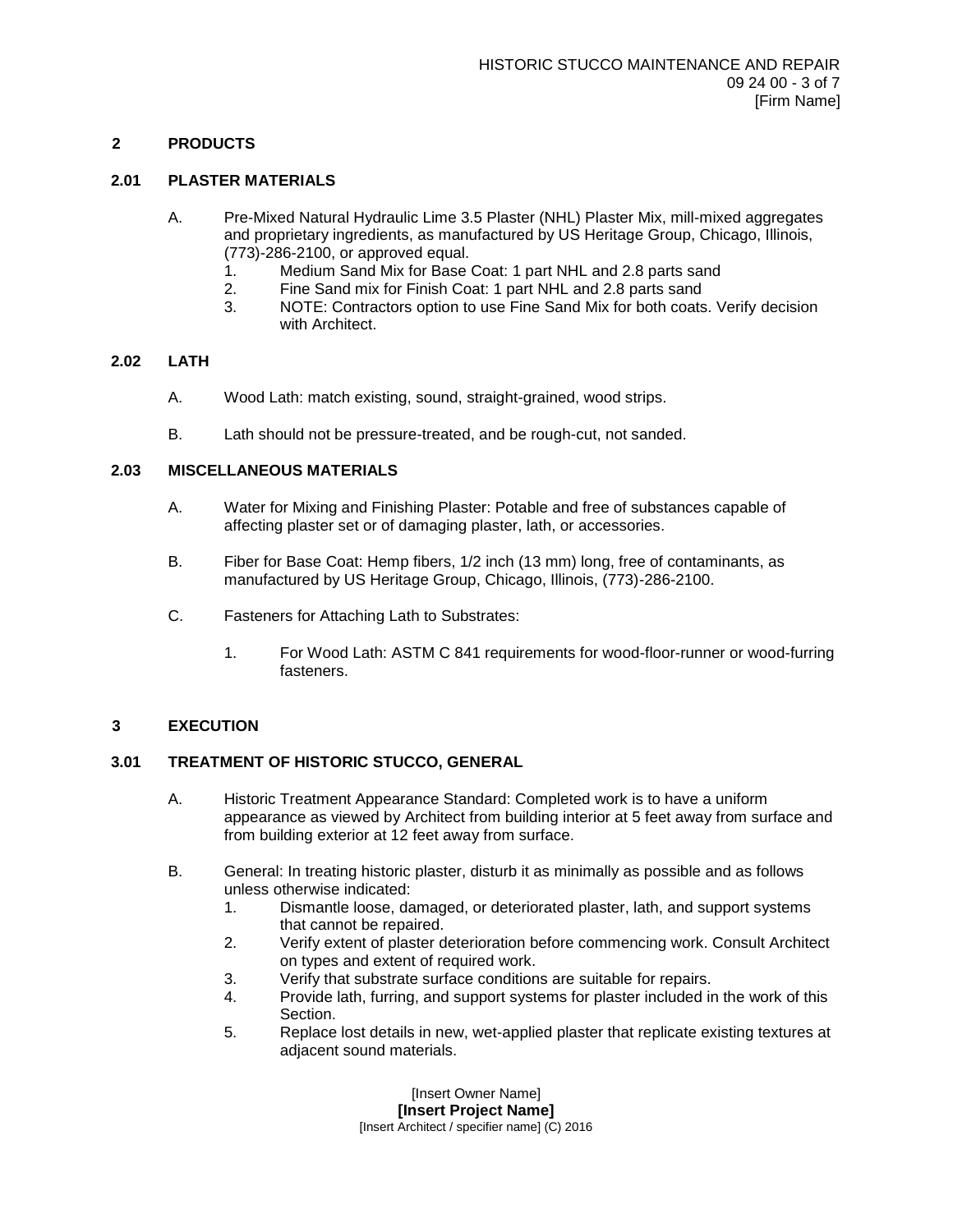- 6. Leave repaired plasterwork in proper condition for painting or applying other finishes as indicated.
- 7. Install temporary protective measures to protect historic surfaces that shall be treated later.

## **3.02 EXAMINATION**

- A. Examine substrates, areas, and conditions, with Installer present, for compliance with requirements for substrate and environmental conditions, installation tolerances, and other conditions affecting performance of the Work.
	- 1. If existing substrates cannot be prepared to an acceptable condition for stucco repair work, notify Architect in writing.
	- 2. Notify Architect of undocumented detrimental conditions including cracks, bulges, loose backup, rotted wood, rusted metal, and other deteriorated items.
- B. Begin historic plastering work only after unsatisfactory conditions have been corrected.

### **3.03 PREPARATION**

- A. Prepare smooth, solid substrates for plaster according to ASTM C 926.
- B. B. Mix all materials according to manufacturer's written specifications.

## **3.04 PREPARATION FOR PLASTERING**

- A. Protect adjacent work from soiling, spattering, moisture deterioration, and other harmful effects caused by plastering.
- B. Substrates: Prepare according to plaster manufacturer's written instructions and as follows:
	- 1. Remove any loose mortar or deteriorated masonry material.
	- 2. Clean surfaces to remove dust, loose particles, grease, oil, incompatible curing compounds, form-release agents, and other foreign matter and deposits that could impair bond with plaster.
	- 3. Remove ridges and protrusions greater than 1/4 inch and fill depressions greater than 1/2 inch with patching material. Allow to set and dry.

#### **3.05 STUCCO REMOVAL AND REPLACEMENT**

- A. Remove damaged stucco down to the lath, along straight edges that lie over supports, without damaging surrounding plasterwork. The area to be patched should be squaredoff with a butt joint, using a cold chisel, a hatchet, a diamond blade saw, or a masonry bit. An irregular shape will blend the patched area better, and new stucco should not overlap the existing.
- B. Maintain lath and supporting members in an undamaged condition so far as practicable. Dismantle damaged lath and supports that cannot be repaired or resecured and replace with new work of same type.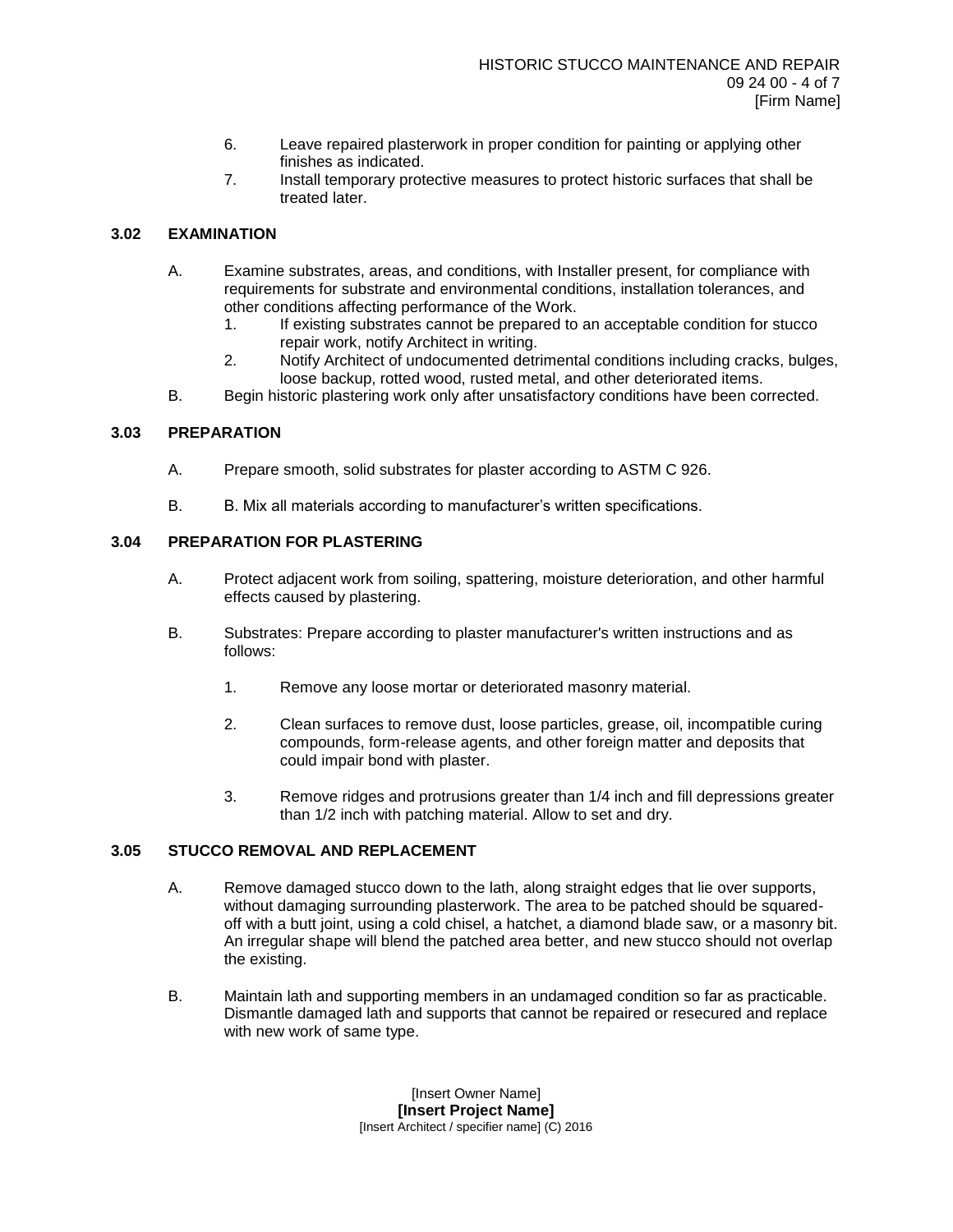- C. Notify Architect of undocumented detrimental conditions including cracks, bulges, loose backup, rotted wood, rusted metal, and other deteriorated items.
- D. Do not deviate more than plus or minus 1/8 inch in 10 feet from a true plane in finished plaster surfaces, as measured by a 10-foot straightedge placed on surface.
- E. Clean substrate surfaces to remove grease, waxes, oils, waterborne staining, debris, and other foreign matter and deposits that could impair bond with repair material. Remove all plant growth
- F. Wet wood lath bases before plaster application. Keep substrate damp to the touch but without visible water droplets. Water application should be done the day before the application of the base coat with the last application just before the base coat starts.
- G. Wet remaining plaster abutting the replacement plaster before installing new plasterwork.
- H. Finish plaster flush with metal frames and other built-in metal items or accessories that act as a plaster ground unless otherwise indicated
- I. Provide plaster surfaces that are ready to receive field-applied finishes indicated.
- J. The number and thickness of stucco coats used in the repair should also match the original, total of 3/8".
	- 1. After thoroughly dampening the wood lath, the first, base coat should be applied to the substrate, in a thickness that corresponds to the original, or generally between 5/16" to 3/8". The base coat should be scratched or cross-hatched with a comb to provide a key to hold the second coat. Allow 3-5 days, for each coat to dry before the next coat can be applied.
	- 2. The second, or finish, coat should be no less than 3/16" to 1/4", so that thickness of the two coats does generally not exceed 3/8". This finish coat is applied after the previous coat has initially set. If this is not feasible, the base coat should be thoroughly dampened when the finish coat is applied later. The finish coat should be worked to match the texture of the original stucco. Allow 3-5 days, for base coat to dry before the finish coat is applied.

#### **3.06 STUCCO APPLICATION**

- A. Provide plaster surfaces that are ready to receive field-applied finishes to match adjacent.
- B. Walls; Base-Coat Mix: For base coat, for two-coat plasterwork and having 3/8-inch thickness on wood substrate.
	- 1. Materials
		- a. Pre-mixed NHL plaster mix, in medium sand size.
		- b. Hemp Fiber, provided at 1# per 3 cf of plaster mix.
		- c. DO NOT ADD CEMENT.
	- 2. Application
		- a. Add just enough water to pre-mixed product to obtain desired workability.
		- b. Scour back and key base coat once the material has taken its initial set and is thumbprint hard.
	- 3. Curing and Protection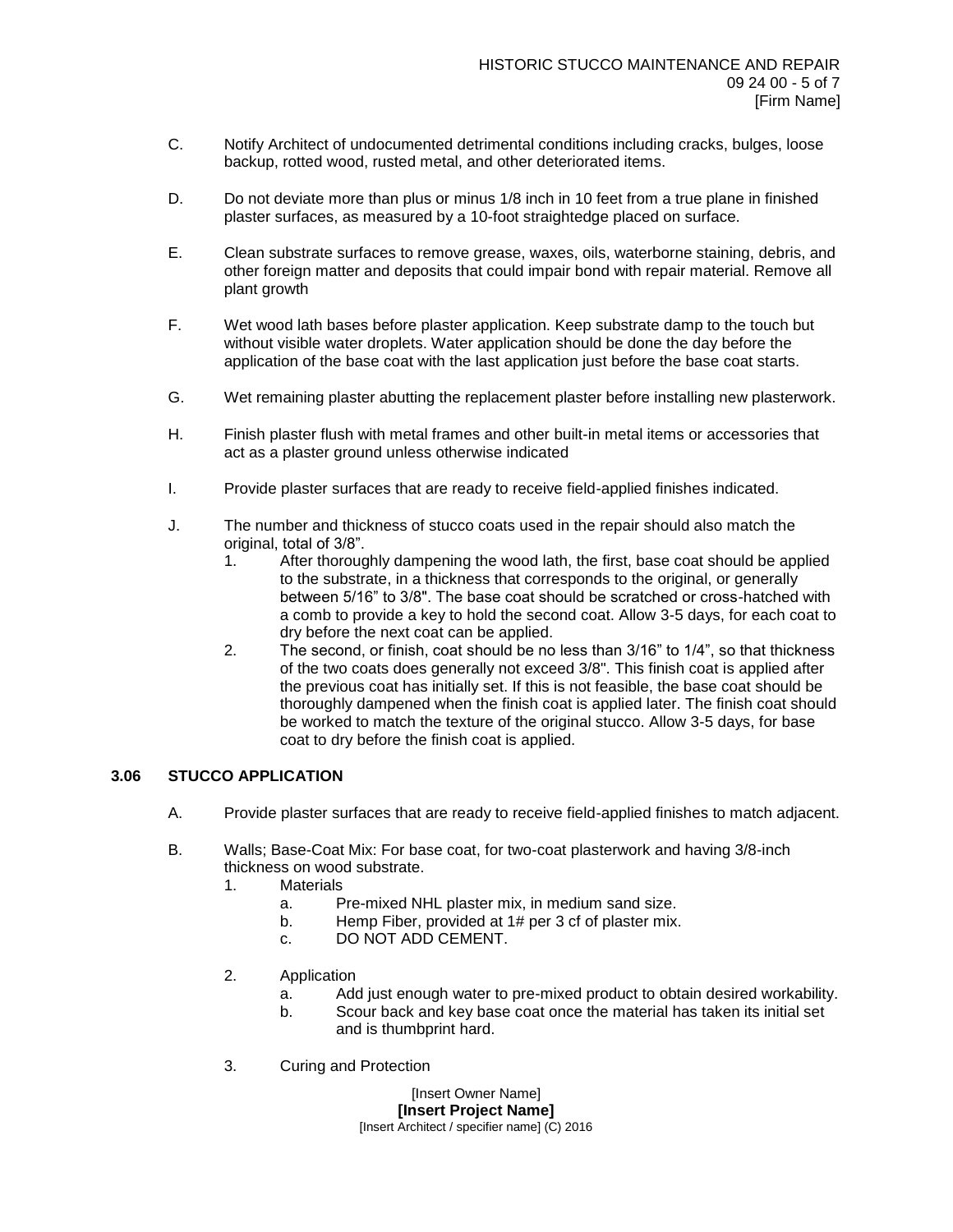- a. Cover with plastic sheeting to protect from frost, heavy rain, strong winds and direct sun for a minimum of 72 hours after application.
- b. Dampen surface a minimum of three times per day, morning, noon and night for the first 3 days after application using a fine mist of water to initiate carbonation.
- c. Additional misting is required if temperatures exceed 90 degrees F or if direct sunlight is affecting the surface temperature of the wall.
- d. Check for shrinkage cracks during the first 24 hours. Material can be reworked up to 24 hours after initial application. If necessary, lightly mist with water and dampen the relevant area to allow the water to penetrate the material. Scour back and re-key.
- e. Do not apply finish coat until 48 hours has passed and the base coat is adequately firm.
- f. Dampen surface before applying finish coat.
- C. Walls; Finish-Coat Mix: For finish coat, for two-coat plasterwork, and having no less than 3/16-inch thickness over base coat.
	- 1. Materials
		- a. Pre-mixed NHL plaster mix, in medium or fine sand size, as determined by the plasterer to provide workability and texture to match adjacent.
		- b. DO NOT ADD CEMENT.
	- 2. Application
		- a. Apply finish coat to damp base coat surface using trowel.
		- b. Apply firmly not to exceed  $\frac{1}{4}$ " (6 mm) in thickness. Make sure to add just enough water to obtain the desired workability. Too much water in the finish coat can cause a higher risk of shrinkage cracks. Remix and apply.
		- c. To create a smooth lightly textured surface, use a wooden float in circular motions after the material is thumbprint hard.
	- 3. Curing and Protection
		- a. Cover with plastic sheeting to protect from frost, heavy rain, strong winds and direct sun for a minimum of 72 hours after application.
		- b. Dampen surface a minimum of three times per day for the first 3 days after application using a fine mist of water to initiate carbonation. Additional misting is required if temperatures exceed 90 degrees F or if direct sunlight is affecting the surface temperature of the wall.
		- c. Check for shrinkage cracks during the first 24 hours, if necessary, lightly mist with water and dampen the relevant area allow the water to penetrate the material then refinish. This material can be reworked up to 24 hours after initial application.
		- d. Do not apply latex or acrylic coating until finish coat has cured completely, approximately 4 weeks.

### **3.07 PLASTER REPAIRS**

A. Repair or replace work to eliminate cracks, dents, blisters, buckles, crazing and check cracking, dry outs, efflorescence, sweat outs, and similar defects and where bond to substrate has failed.

### **3.08 PAINTING**